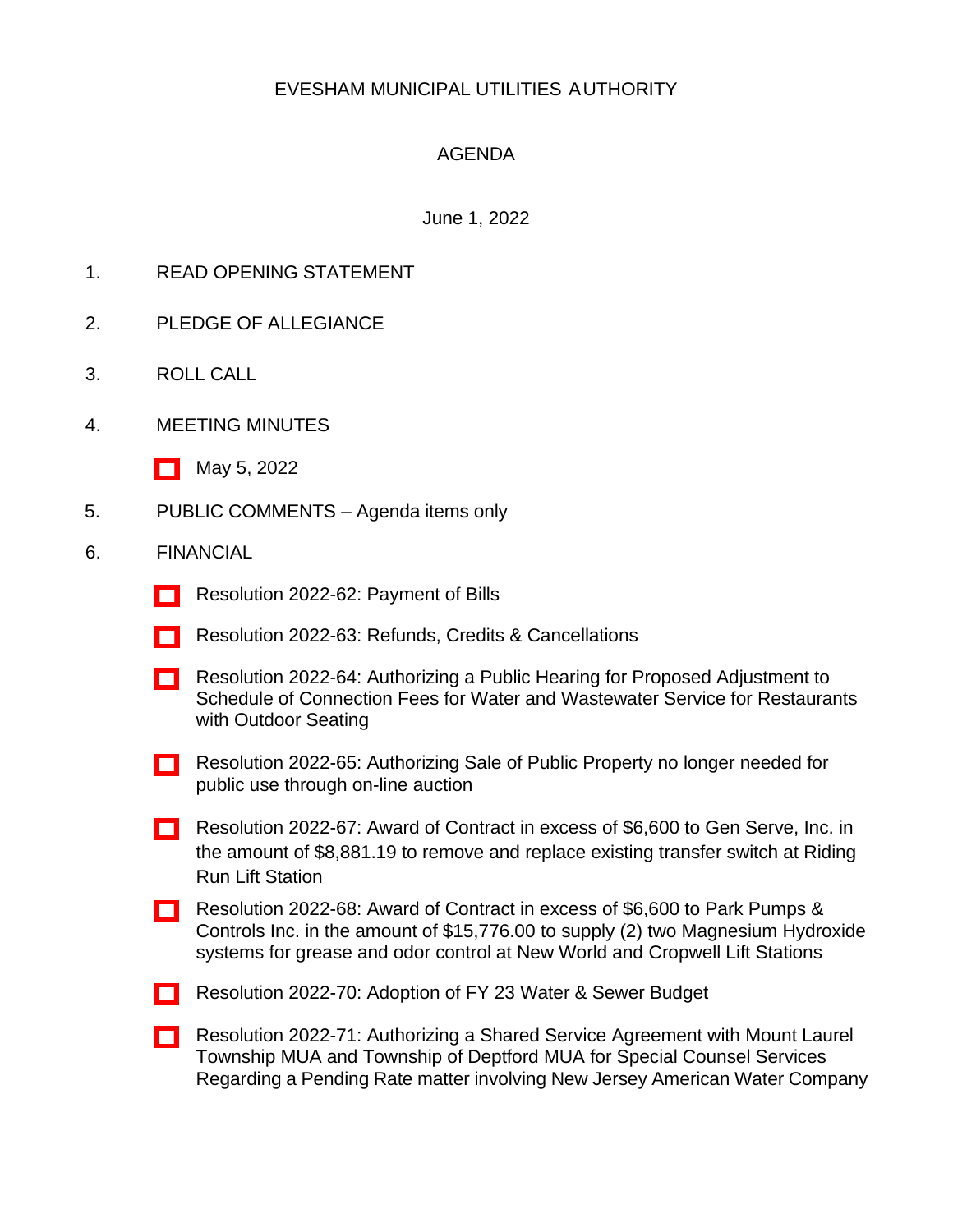- [\[ \]](http://www.eveshammua.com/wp-content/uploads/2022/05/Resolution-2022-72-Award-to-Verizon-Wireless-under-NASPO.pdf) Resolution 2022-72: Authorizing award of a one year contract through NASPO Value Point National Cooperative Purchasing Program to Cellco Partnership dba Verizon Wireless in the amount not to exceed \$44,000.00 for Cellular, Broadband & GPS Services
- 7. EXECUTIVE DIRECTOR'S REPORT
	- [ ] Potential Violations
- 8. PERSONNEL
	- [] Motion to approve employment agreement for Deputy Executive Director, Director of Finance
- 9. ENGINEER'S REPORT
	- [ ] Review of Engineer's Status Report
	- [ ] Update: South Side Water Storage Tank
	- [ ] Update: Route 70 Water Main
	- [ ] Update: Route 70 Sewer Main
	- [ ] Update: Elmwood WWTP Resiliency Improvements
	- [ ] Update: Heritage Village (Phase 2) Water Main Replacement
		- [\[ \]](http://www.eveshammua.com/wp-content/uploads/2022/05/Resolution-2022-66-MSP-Construction.pdf) Resolution 2022-66: Award of Contract in excess of \$44,000 to MSP Construction in the amount of \$2,865,121.00 for Heritage Village (Phase 2) Water Main Replacement
	- [ ] Update: Elmwood Storage Building
	- [ ] Update: Well No. 7 Building
	- [ ] Update: Kings Grant Effluent Force Main Replacement
	- [ ] Update: Well No. 6 Re-drill
		- [\[ \] R](http://www.eveshammua.com/wp-content/uploads/2022/05/Resolution-2022-69-MBE-Mark-III.pdf)esolution 2022-69: Award of Contract in excess of \$44,000 to MBE Mark III Electric Inc. in the amount of \$198,950.00 for Well No. 6 Building Repairs
	- [ ] Update: Heritage Village (Phase 3) Water Main Replacement
	- [ ] Update: Elmwood UV Disinfection
	- [ ] New: Heritage Village (Phase 2) Sewer Main Rehabilitation
		- [ ] Motion to approve a proposal from Richard A. Alaimo Associates in the amount of \$170,000.00 for Heritage Village (Phase 2) Sewer Main **Rehabilitation**